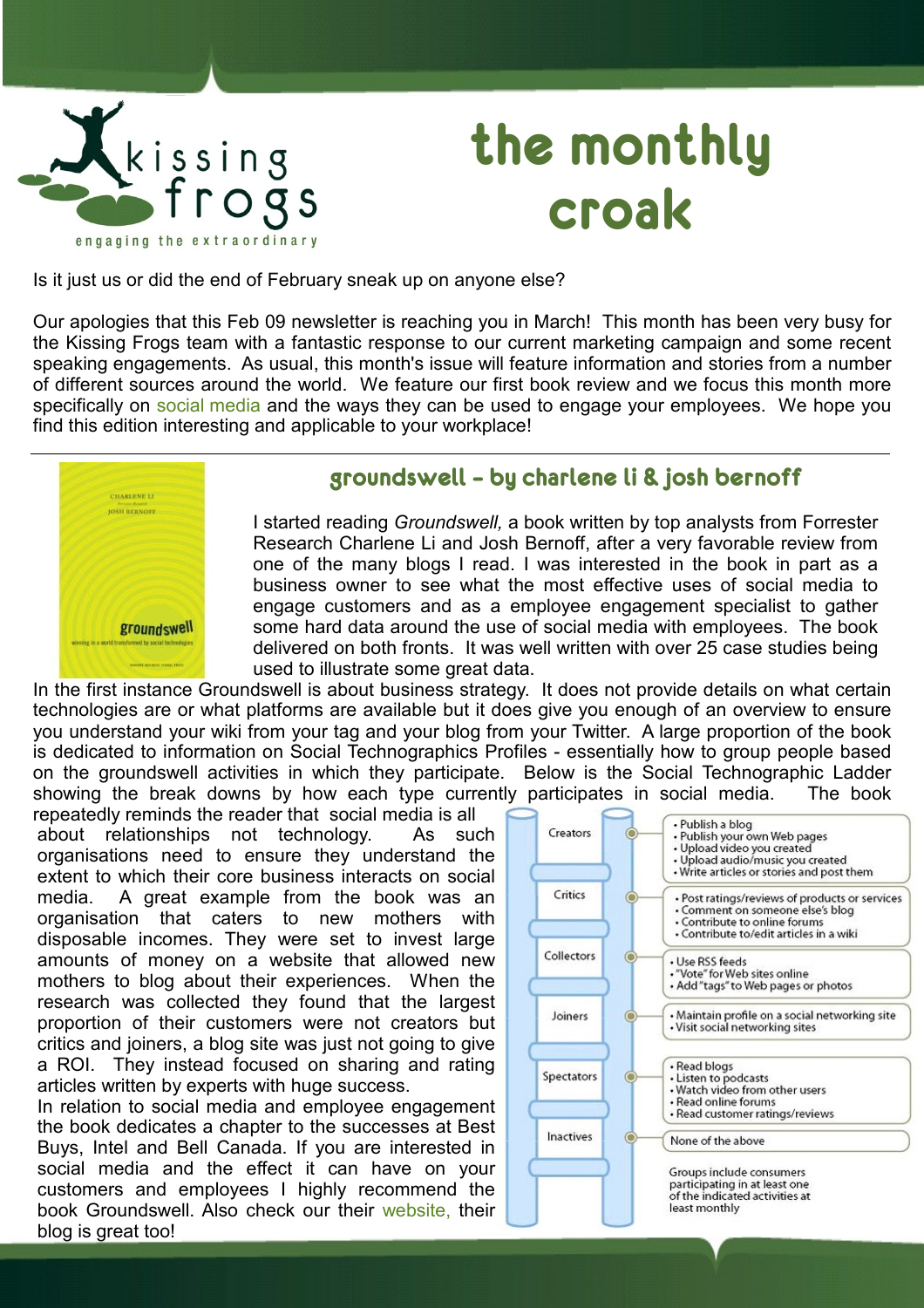## **social media, where to start?**

### *First of all, what is social media?*

Social media describes a shift in how people discover, read and share news, information and content. It fosters the human connection by transforming a monologue (one-to–many) into a dialogue (many-to-many). Social media tools make it easier to create and distribute content and to discuss the things we care about. Some better known social media examples are Wikipedia, MySpace, YouTube, Facebook, Flickr and Twitter.

#### *So where can a company start?*

Companies can take small steps and start to benefit from the use of social media. For example, they can start with "intranet 2.0" which includes internal wikis, blogs, social network tools all designed to help employees participate in a company-wide dialogue. This can allow companies to foster collaboration; to enhance the communication between employees; and to enable employees to access the right resources, expertise and experience and to leverage the vast amounts of internal knowledge that are often not easily accessible. Not all intranets have lived up to their initial expectations. As a result, your intranet might be very static, only getting updated as little as once a month, and even then not necessarily with compelling content. All too often, intranets, that started out with a real mission to help staff better communicate, end up as glorified company news sites with a telephone directory attached. Start small and cheap – remember part of the point of social media is that it comes from the bottom up.

## **social media – friend or foe of employee engagement?**

It is widely believed that Facebook could be responsible for a loss of \$5 billion to businesses, as productive work hours turn into time spent updating profiles and connecting with friends and colleagues across the globe. In many companies across Australia and New Zealand, Facebook is fast being added to the list of sites on the 'banned' list, joining MSN Messenger, MySpace, YouTube and Second Life, all of which are considered addictive, distracting and a drain on productivity.

### *Can limiting access prove to be a productivity drain in itself?*

According to a survey undertaken by Leadership Management Australia, "enjoying a good relationship with other staff" is one of the top 5 factors that will positively influence an employee. And today, many of these relationships start with email interactions. We are now used to saying 'it's great to finally meet you in person' because in many cases our daily virtual interactions outnumber our personal interactions. Facebook is just another way to connect with people, putting a face to a name immediately, and is being used by many organisations positively – providing social connectivity amongst those who don't have time to interact personally every day.

According to Matt Cohler, Facebook's VP of strategy, "we're seeing pretty encouraging levels of activity in work networks." Cohler gave examples of companies like Shell Oil, Procter & Gamble, and General Electric who have thousands of employees in their networks. And for the generation of employees who are growing up connected to the internet, restricting access at work can be a job deal breaker. Anne Kirah, Microsoft Senior Design Anthropologist who spoke at last year's TechEd conference in Sydney said during her opening keynote, "Jobseekers will think twice about employers who lock down work internet access." "These kids are saying: forget it! I don't want to work with you. I don't want to work at a place where I can't be freely online during the day." "People that I meet are saying this to me every day, all over the world." "Companies all over the world are saying, oh, you can't be on the internet while you're at work. You can't be on instant messaging at work..." she said. "These are digital immigrant ideas." Kirah defines 'digital immigrants' as people who were not born into the digital lifestyle and view it as a distraction rather than an integral part of life. The younger generation of workers have been using computers and mobile phones since birth and she calls them 'digital natives'.

### *Could limiting access to these lines of communication antagonize employees resulting in poor morale and even staff turnover?*

"Bill Gates said years ago that if you worry about internet productivity, you're worrying about people stealing pens from your stationery cupboard... there are bigger things to worry about." But of course, there are serious threats when it comes to allowing access to sites like Facebook in the work place. In any popular platform there are always going to be loopholes for the unscrupulous to exploit; hacking is a threat that remains constant and employers need to make informed choices on whether the benefits outweigh the risks. If access is enabled, can it be harnessed productively?

Free internet access can be abused, but if an employee is actively disengaged in an organisation this is likely to be the outlet, not the cause. 'Actively Disengaged' employees aren't just unhappy at work, but those that are also busy acting out their unhappiness by undermining their engaged co-workers accomplishments. Even if employers choose to block Facebook and similar sites for these reasons, there is still much to be learned and observed from what causes them to be the phenomenon's they are.

Whether you choose to embrace the power of social networking or lock it down altogether, the one thing to take from its success is that facilitating personal interactions still matters.